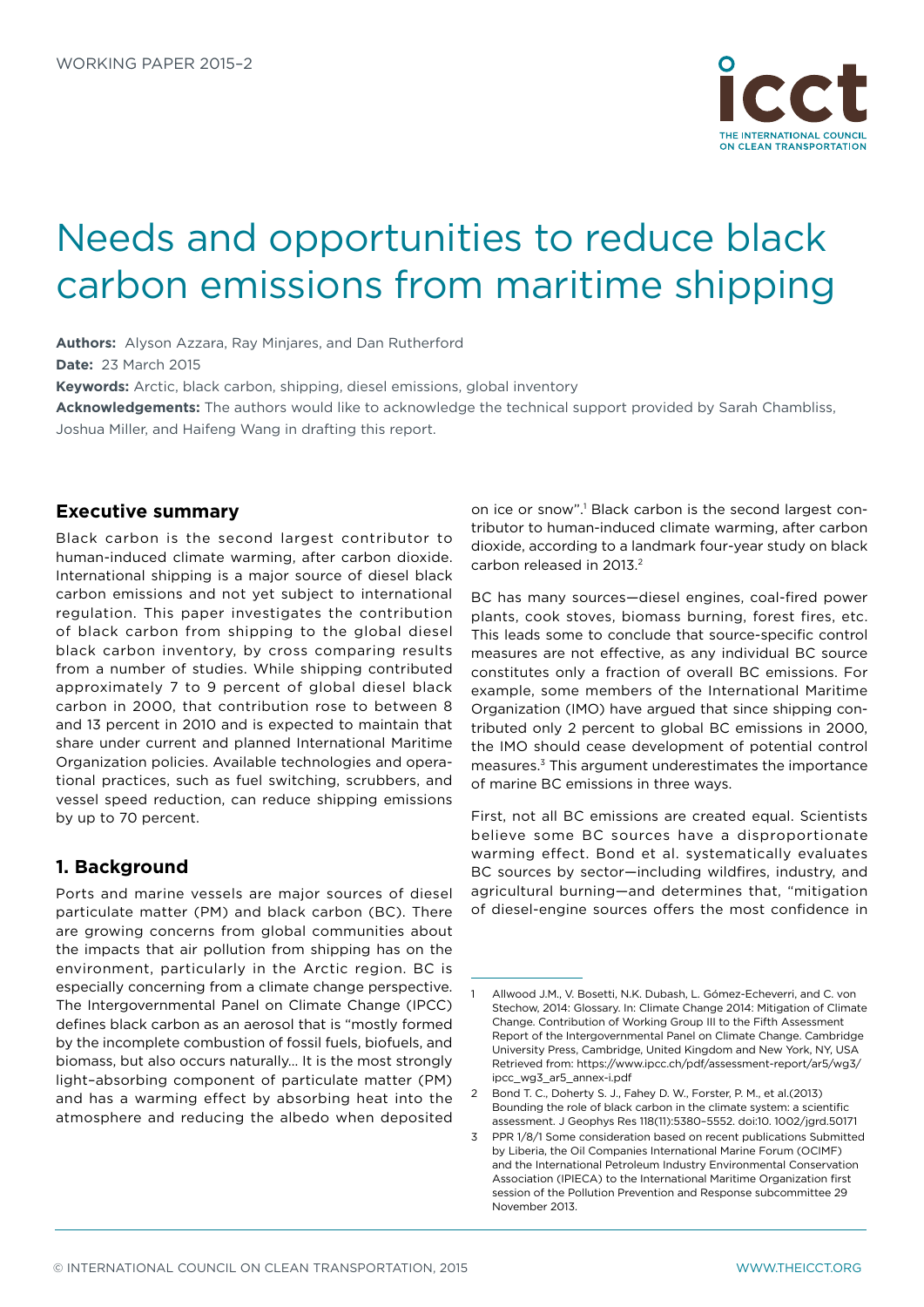reducing near-term climate forcing"4 because diesel particles contain a significantly higher proportion of BC than other sources, which cause warming, and less of the organic carbon that causes atmospheric cooling.

Second, as international freight demand increases, BC emissions from the marine sector are expected to increase as well. One widely cited 2010 study estimated that, barring additional controls, global BC emissions from marine vessels will nearly triple from 2004 to 20505 due to increased shipping demand, with a growing share emitted in the Arctic region due to vessel diversion. At the same time, emissions from land-based sources are expected to fall due to stricter controls.<sup>6</sup> In the past decade, emission standards for heavy-duty trucks and buses in Japan (2005), Europe (2005), and the US (2007) began requiring diesel aftertreatment technologies such as particulate filters. Similar requirements are being taken up by emerging economies such as Mexico, Brazil, and China. When paired with ultralow (10–15 ppm) sulfur fuel, particulate filters can reduce diesel particulate and BC emissions by up to 99 percent.<sup>7</sup>

Third, the climate impact of BC depends on where it is emitted. The ability of BC to absorb and radiate light as heat alters regional heat budgets so that emissions near regions with high albedo, such as the Arctic, have a greater warming effect. As discussed below, a significant fraction of both BC emissions and deposition occur in or near the Arctic. This proportion may grow in the future as global warming increases access to Arctic shipping routes.<sup>8</sup> A recent study, linked to a ten-year vessel projection for the U.S. Arctic commissioned by the US Department of Transportation, concludes that air-pollution emissions from vessels in the U.S. High Arctic may increase as much as 600 percent by 2025 under current fuel use.9

If diesel BC matters the most, what fraction of the global diesel BC inventory comes from ships today, in what parts of the world, and what can be expected in the future?

### **2. Contribution of shipping to current and future diesel BC inventories**

Using central model results, Bond et al. estimates that shipping contributed 7 percent of total BC emissions from diesel engines in 2000. The authors also reference a more "refined" estimate by Eyring et al. (2010) suggesting that shipping was responsible for 9 percent of diesel BC in 2000.10 To update these values for 2010, and also to project future emissions, this study compares three of the climate scenarios used by the IPCC.

The IPCC recently released a tool modeling changes in BC from surface transportation and international shipping, among other sources, through 2100. The available results are based on the outcome of emission scenarios developed among climate scientists, to inform the work of the IPCC's 5<sup>th</sup> Assessment Report.<sup>11</sup> Scenarios are based on technology application assumptions designed to meet global warming limits by 2100. For example, the RCP 4.5 is a scenario that stabilizes radiative forcing at 4.5 Watts per meter squared in the year 2100 without ever exceeding that value<sup>12</sup>. The implementation assumptions used to produce the scenarios range from timely implementation and enforcement of standards for low-sulfur fuel use on marine engines to more steady-state assumptions, much like the current regulatory framework with little to no restrictions on emissions.

Shipping's contribution to diesel BC inventories through 2030 was bounded using Representative Concentration Pathways (RCPs) 2.6, 4.5, and 8.5. These incorporate assumptions for emissions, pollutant concentrations, and land cover changes to the year 2100 representing low, medium, and high climate forcing futures. These RCPs are intended to serve as inputs for climate and atmospheric chemistry modeling (Table 1).

<sup>4</sup> Bond T. C., Doherty S. J., Fahey D. W., Forster, P. M., et al. (2013) Page 5388 paragraph 40.

<sup>5</sup> Corbett, J., Lack, D., & Winebrake, J. (2010). Arctic shipping emissions inventories and future scenarios. Atmospheric Chemistry and Physics, (10), 9689–9704. Retrieved from http://www.atmos-chem-phys. org/10/9689/2010/acp-10-9689-2010.pdf

<sup>6</sup> Jonson, J. E., Jalkanen, J. P., and Johansson, L. et al. (2015). Model calcualtions of the effects of present and future emissions of air pollutants from shipping in the Baltic Sea and the North Sea, Atmos. Chem. Phys., 15, 783-798.

<sup>7</sup> Application of DPFs to the marine sector is currently constrained due to the high sulfur content of fuels, which range from 27,000 ppm globally to 1000 ppm in designated Emission Control Areas (ECAs). See Section 5 for further details.

Azzara, A. J., Wang. H, Rutherford, D., Hurley, B, and Stephenson, S. 2015. A 10-Year Projection of Maritime Activity in the U.S. Arctic. A Report to the President. U.S. Committee on the Marine Transportation System, Integrated Action Team on the Arctic, Washington, D.C., 73 p..

Azzara, A. J. and Rutherford, D. (2015). Air pollution from marine vessels in the U.S. High Arctic in 2025. The ICCT, Washington, DC. Working Paper 2015-1.

<sup>10</sup> Eyring, V., Isaksen, I. S. A., Berntsen, T., Collins, W. J., Corbett, J. J., Endresen, O., Grainger, R. G., Moldanova, J., Schlager, H., and Stevenson, D. S. (2010) Assessment of Transport Impacts on Climate and Ozone: Shipping, Atmos. Environ., 44(37), 4735– 4771, doi:10.1016/j.atmosenv.2009.04.059.

<sup>11</sup> IPCC 5<sup>th</sup> Assessment Report on Climate change, 2014. Cambridge University Press, Cambridge, United Kingdom and New York, NY, USA. Retrieved from:<http://www.ipcc.ch/report/ar5/wg3/>

<sup>12</sup> Thompson, A., Et al: RCP4.5: A pathway for stabilization of radiative forcing by 2100. Joint Global Change Research Institute, Pacific Northwest National laboratory and the University of Maryland. Retrieved from: asr.science.energy.gov/publications/programs-docs/ RCP4.5-Pathway.pdf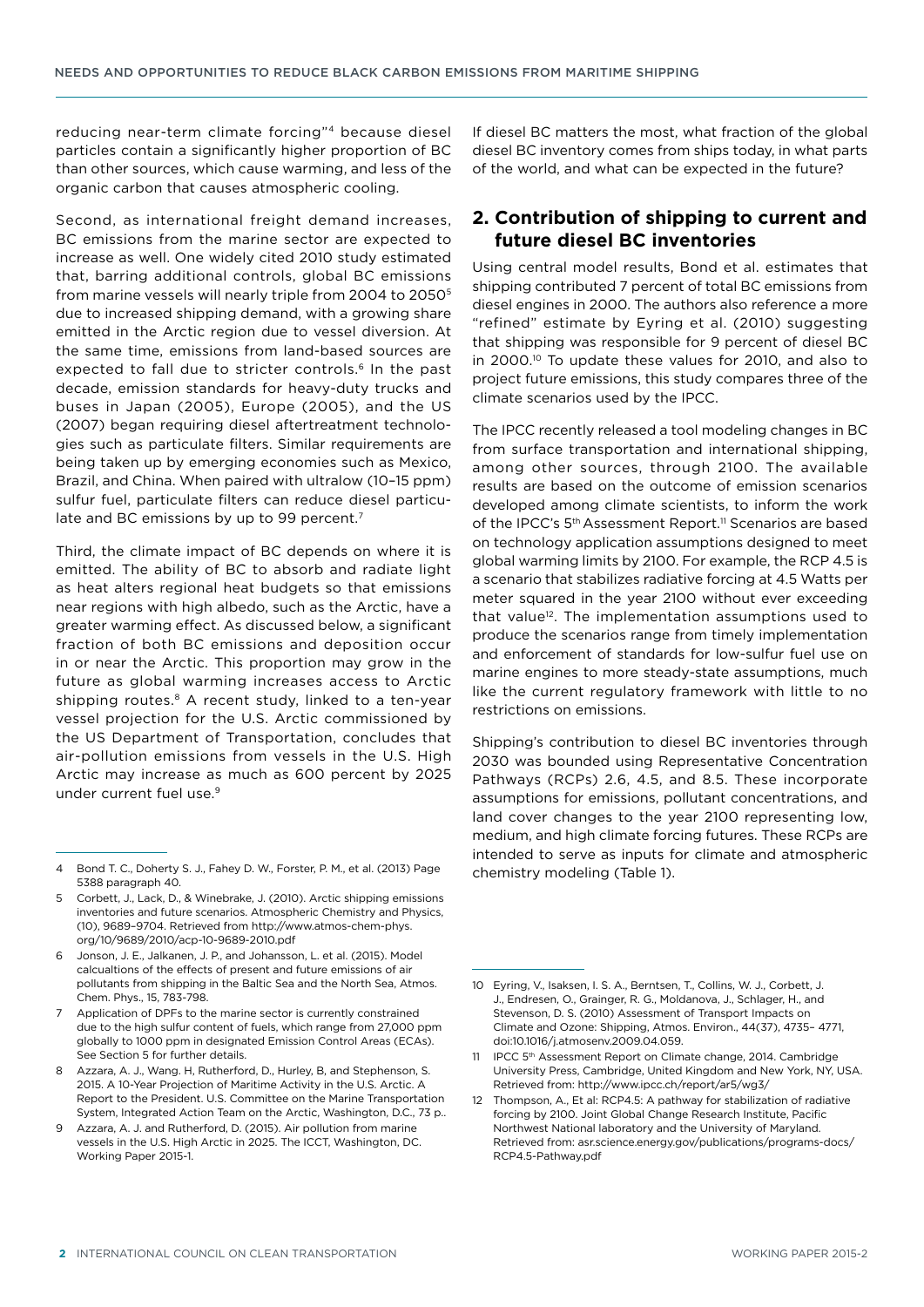**Table 1.** Description of RCP scenarios used to model black carbon from shipping

| <b>RCP Model</b> | <b>Description of assumptions*</b>                                                                                                                                                                                                                                                                                                                                                                               |  |  |
|------------------|------------------------------------------------------------------------------------------------------------------------------------------------------------------------------------------------------------------------------------------------------------------------------------------------------------------------------------------------------------------------------------------------------------------|--|--|
| <b>RCP 2.6</b>   | Represents scenarios in the literature leading to<br>very low GHG concentrations. This scenario shows<br>GHG levels peaking mid-century before declining,<br>indicating a substantial reduction in GHG and<br>other air pollutants over time. This results from<br>an idealized implementation approach for<br>countries and economic sectors with increasing<br>implementation of reduction measures over time. |  |  |
| <b>RCP 4.5</b>   | Represents a low to medium climate forcing<br>scenario where total radiative forcing<br>stabilizes before 2100 due to delayed<br>implementation of GHG emissions reduction<br>technologies and strategies.                                                                                                                                                                                                       |  |  |
| <b>RCP 8.5</b>   | Represents a scenario where climate forcing does<br>not stabilize by 2100 and instead GHG emissions,<br>and by extension other air pollutants, continue<br>to increase. This results from fragmented action<br>or delayed participation representing non-ideal<br>international implementation scenarios and<br>creates a high climate forcing scenario.                                                         |  |  |

\* Adapted from descriptions available on the RCP Database Version 2.0.5 13,14

Several other future marine emissions pathways studies were also investigated. Corbett et al. projected BC contributions by both Arctic shipping and global shipping out to 2030 and 2050. Their approach incorporates 2001 BC emission estimates from two additional papers<sup>15,16</sup> and a novel calculation for 2004 based on the Arctic Council's Arctic Marine Shipping Assessment.17 Based on these estimates, shipping contributed 9 percent of diesel BC emissions to the total global BC inventory in 2000 and 2005.

Corbett et al. developed two future growth scenarios, one for business as usual (BAU) and one for high growth. The comparisons presented in this section use global BC emissions estimates for the BAU and high growth scenarios paired with RCP 4.5 and 8.5 diesel engine contributions, respectively. Because Corbett et al. used slightly different start dates than the IPCC, their estimates for 2001 emissions were paired with the IPCC 2000 estimates and the 2004 estimates were paired with IPCC 2005.

Future contribution predictions from the IPCC models and the Corbett et al. high and BAU scenarios vary due to differing assumptions about technological development, implementation rate, and consistency across countries and economic sectors. Estimates of diesel BC emissions from international shipping in 2030 range from only 5 percent (RCP 2.6) to as high as 35 percent (Corbett high growth), with more intermediate values of 11 to 19 percent for RCP's 4.5, 8.5, and Corbett's BAU scenario (Table 2 and Figure 1). The RCP 2.6 value may be artificially low because it assumes more aggressive implementation of emission reductions for marine vessels than for other modes, despite the fact that technology-forcing emission standards developed for on-road sources are already being implemented in a number of regions and spreading to others. At the same time, the Corbett scenarios have not been updated to reflect fuel-quality standards adopted by the IMO, notably the 0.5 percent global fuel-sulfur standard that will take effect in either 2020 or 2025.

These results highlight that marine black carbon emissions were 8 to 13 percent of all diesel emissions in 2010. Considerable uncertainty exists in the projections, but in general the results suggest that the marine sector will maintain and perhaps increase its share of diesel BC emissions by 2030 (Figure 1).

**Table 2.** Estimated marine black carbon contribution, 2000 to 2030

|                               | <b>Black carbon emissions from shipping</b><br>by year (% of diesel total) |      |      |      |      |
|-------------------------------|----------------------------------------------------------------------------|------|------|------|------|
| Source                        | 2000                                                                       | 2005 | 2010 | 2020 | 2030 |
| <b>IPCC RCP 2.6</b>           | 9%                                                                         | 11%  | 8%   | 4%   | 5%   |
| <b>IPCC RCP 4.5</b>           | 9%                                                                         | 9%   | 9%   | 10%  | 11%  |
| <b>IPCC RCP 8.5</b>           | 9%                                                                         | 10%  | 13%  | 17%  | 19%  |
| Corbett et al. 2010<br>(BAU)  | 9%                                                                         | 9%   |      | 13%  | 16%  |
| Corbett et al. 2010<br>(High) | 9%                                                                         | 10%  |      | 26%  | 35%  |
| <b>Bond et al. 2013</b>       | 7%                                                                         |      |      |      |      |
| <b>Evring et al. (2010)</b>   | 9%                                                                         |      |      |      |      |

<sup>13</sup> RCP Database [http://tntcat.iiasa.ac.at:8787/RcpDb/dsd?Action=htmlp](http://tntcat.iiasa.ac.at:8787/RcpDb/dsd?Action=htmlpage&page=about#descript) [age&page=about#descript](http://tntcat.iiasa.ac.at:8787/RcpDb/dsd?Action=htmlpage&page=about#descript)

<sup>14</sup> Clarke L., K. Jiang, K. Akimoto, M. Babiker, G. Blanford, K. Fisher-Vanden, J.-C. Hourcade, V. Krey, E. Kriegler, A. Löschel, D. McCollum, S. Paltsev, S. Rose, P.R. Shukla, M. Tavoni, B.C.C. van der Zwaan, and D.P. van Vuuren, 2014: Assessing Transformation Pathways. In: Climate Change 2014: Mitigation of Climate Change. Contribution of Working Group III to the Fifth Assessment Report of the Intergovernmental Panel on Climate Change. Cambridge University Press, Cambridge, United Kingdom and New York, NY, USA. Retrieved from http://www. ipcc.ch/pdf/assessment-report/ar5/wg3/ipcc\_wg3\_ar5\_chapter6.pdf

<sup>15</sup> Lack, D., Lemer, B., Granier, C., Baynard, T., Lovejoy, E., Massoli, P., Ravishankara, A. R., and Williams, E.: (2008) Light absorbing carbon emissions from commercial shipping, Geophys. Res. Lett., 35, L13815, doi:10.1029/2008GL03390.

<sup>16</sup> Lack, D. A., Corbett, J. J., Onasch, T., Lerner, B., Massoli, P., Quinn, P. K., Bates, T. S., Covert, D. S., Coffman, D., Sierau, B., et al.: (2009) Particulate emissions from commercial shipping: Chemical, physical, and optical properties, J. Geophys. Res., 114, D00F04, doi:10.1029/2008JD011300.

<sup>17</sup> Brigham, L., ed. Arctic Marine Shipping Assessment 2009 Report. ed. B. Ellis and L. Brigham 2009, Arctic Council: Tromsø, Norway.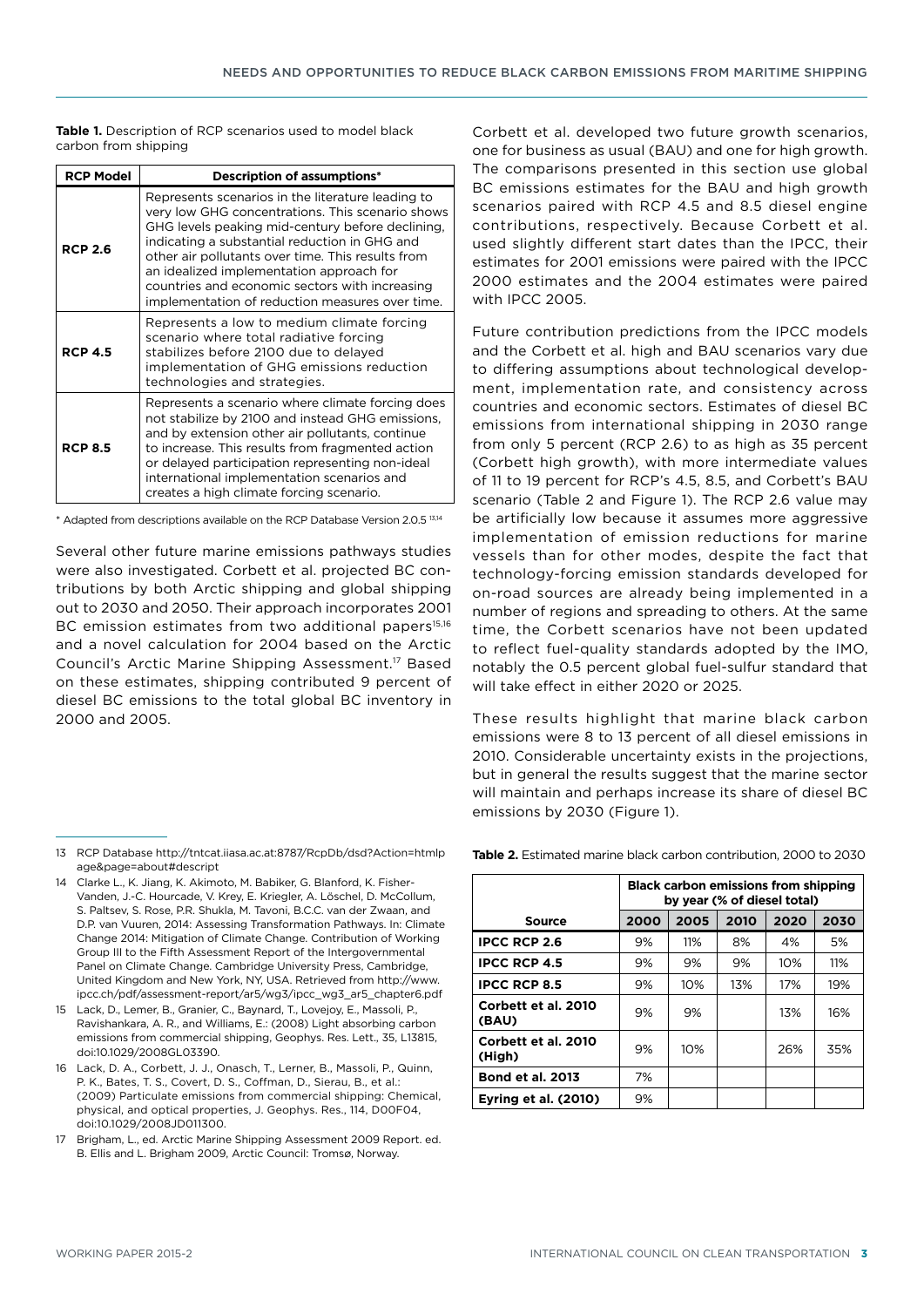

**Figure 1.** Potential change in BC emissions from shipping under different scenarios.

Separately, an effort was made to test the reasonableness of the high-level scenarios outlined in Table 2 through a bottom-up approach combining marine emissions projections from the IMO Second Greenhouse Gas Study with those for surface transportation to 2030 using the ICCT's Roadmap model.18 This comparison took a conservative approach and assumes that all adopted emission control policies, including the use of 0.5% global fuel sulfur and 0.1% sulfur in assigned ECA areas, are implemented on time and with universal compliance.<sup>19</sup> This analysis suggests that shipping will contribute about 15 percent of BC emissions from diesel engines used for passenger and freight transportation (rail, buses, passenger vehicles, and on-road trucks, and ships) in both 2020 and 2030. An equivalent bottom-up assessment of other diesel sources, such as construction and agricultural equipment, cannot be conducted with the same confidence, so this figure cannot be directly compared to the top-down approaches highlighted above. Nonetheless, the results indicate that the marine sector will likely maintain its current contribution to diesel BC inventories through 2030.

Based on the results of the projections, implementing existing regulations and best practices can stabilize the contribution of BC from shipping. Timely implementation and enforcement of low-sulfur fuel regulations, in combination with application of best-available technologies, as discussed below, can reduce this contribution over time.

#### **3. Geographic distribution and implications**

The climate impact of BC emissions can vary based on where they occur. It is a mistake to assume that global emissions are equally distributed globally. Recent studies<sup>20</sup> indicate that 80 percent of shipping emissions occur in the Northern Hemisphere, and that emissions above 40°N can significantly impact climate forcing and ice/snow melt within the Arctic.<sup>21, 22</sup> Figure 2 shows the approximate location of 40°N relative to international container shipping traffic. Much of the traffic for the Pacific Ocean's Great Circle Route and the Atlantic Ocean's U.S. to Europe routes occurs above this line.

In certain regions, the contribution of shipping to local air pollution is even more concerning. Quinn et al. (2011) examined BC emissions sources for Arctic states and nations. For Alaska, marine vessels were the largest source at 61 percent of anthropogenic BC emissions in 2005 (estimated from EPA US PM2.5 inventory). Greenland's fisheries were the largest source of BC in 2010 (60 percent) and its domestic vessels accounted for 8 percent. In the Faroe Islands, shipping accounted for 61 percent of total BC emissions. In Svalbard, Norway, a combination of cruise traffic and coal transportation accounts for 90 percent of BC emissions. With the growth in international shipping and the expansion of non-traditional shipping routes, it has been estimated that 11 percent of all emissions from shipping will occur within the Arctic by 2050.<sup>23</sup>

These unevenly distributed emissions can lead to substantial impacts on the greater Arctic region as well. Browse et al.  $(2013)^{24}$  found that despite the comparatively low current emissions from shipping within the Arctic, 32 percent of high-latitude ship-sourced BC deposition (2.0 kilotons) originates from less than 1 percent of global

<sup>18</sup> International Council on Clean Transportation (2014). Global Transportation Roadmap Model.

<sup>19</sup> The IMO is currently conducting a review of the availability of 0.5% sulfur fuel to determine whether the standard should be implemented as scheduled in 2020 or delayed to 2025. Furthermore, there are questions regarding how the requirement will be enforced and the degree to which ship operators might choose to evade it.

<sup>20</sup> Eyring V., Isaksen, I., Berntsen, T., et al. (2010) Transport impacts on atmosphere and climate: Shipping, Atmospheric Environment, vol 44, issue 37, 4735-4771.

<sup>21</sup> Quinn. P. K., Stohl, A., Arneth, A. et al. (2011). The impact of black carbon on Arctic Climate (2011) Report for Arctic Council, AMAP Technical Report No. 4.Retrieved from: [http://www.amap.no/](http://www.amap.no/documents/doc/the-impact-of-black-carbon-on-arctic-climate/746) [documents/doc/the-impact-of-black-carbon-on-arctic-climate/746](http://www.amap.no/documents/doc/the-impact-of-black-carbon-on-arctic-climate/746)

<sup>22</sup> AMAP / Bluestein et al., 2008. Sources and Mitigation Opportunities to Reduce Emissions of Short-term Arctic Climate Forcers. AMAP Technical Report No. 2 (2008), Arctic Monitoring and Assessment Programme (AMAP), Oslo, Norway.

<sup>23</sup> Eyring, V., Isaksen, I. S. A., Berntsen, T., Collins, W. J., Corbett, J. J., Endresen, O., Grainger, R. G., Moldanova, J., Schlager, H., and Stevenson, D. S. (2010) Assessment of Transport Impacts on Climate and Ozone: Shipping, Atmos. Environ., 44(37), 4735– 4771, doi:10.1016/j.atmosenv.2009.04.059.

<sup>24</sup> Browse et al. (2013). Impact of future Arctic shipping on high-latitude black carbon deposition, Geophysical Research Letters, V 40, pp 1-5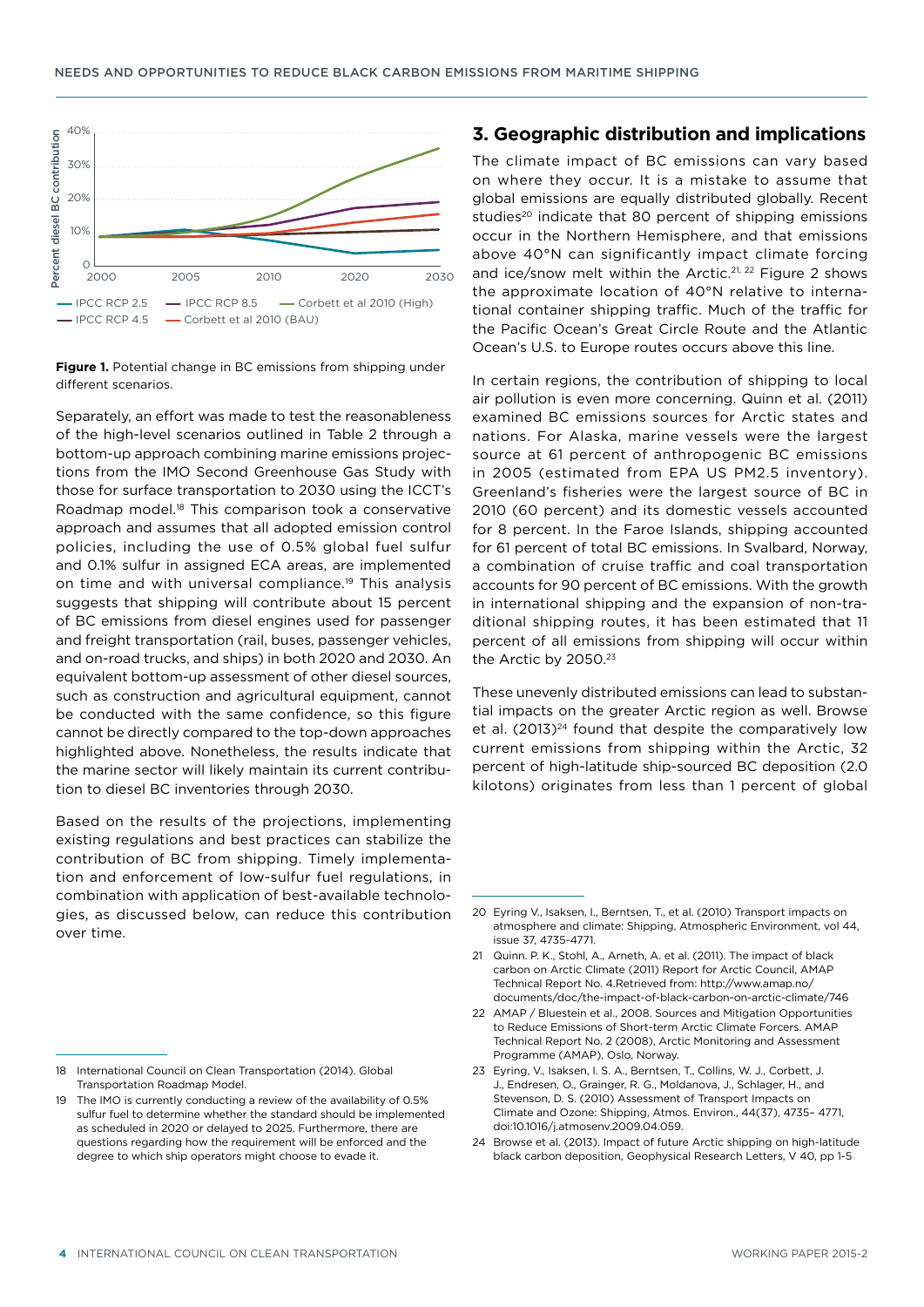

**Figure 2.** Container Vessel Traffic Intensity in 2009. Blue line represents the approximate location of 40°N, above which emissions from shipping significantly affect the Arctic.

shipping emissions. Dalsoren et al.  $(2013)^{25}$  found that outside the Arctic, future shipping is expected to lead to a 10 to 20 percent increase in ambient BC concentrations in the vicinity of major shipping routes for the high-traffic scenario. The largest absolute changes are anticipated in the North Sea and other regions with highest vessel traffic where BC levels may increase more than 50 percent near vessel diversion routes.

Browse et al. also identified these areas as high BC deposition locations; that analysis estimated 6–8 percent of deposited BC originates from local ship traffic. BC deposition from shipping emissions over the west coast of Greenland and the Bering Sea may rise to 10–15 percent by 2050 in the high-growth (HiG) scenario. Dispersion calculations from Winther et al. (2014) indicate that local contributions of BC emissions around Iceland (in 2012) can reach up to 20 percent.<sup>26</sup>

The proximity of these emissions to the Arctic is of particular concern for international bodies, like the IMO, working to address the impact of international shipping

emissions on the Arctic. This is a particularly important consideration from a climate perspective, since shipping emissions are one of few direct BC sources for the Arctic region and the effect of BC on albedo is directly linked to accelerated Arctic warming.<sup>27</sup> Emissions from ships operating beyond the Arctic have also been shown to impact the Arctic region, and are being considered for possible IMO regulation.

## **4. Control strategies for marine black carbon**

A number of technologies and operational practices can reduce PM and BC emissions from international shipping. Near-term approaches to control marine BC, like slow steaming, fuel switching, and scrubbers, can reduce BC emissions by up to 70 percent. In the longer term, technologies like diesel particulate filters (DPFs) may become viable if low (50 ppm) and ultralow (10 to 15 ppm) sulfur fuels are adopted in the marine sector.

Switching from heavy fuel oil (HFO) to distillate fuel is a straightforward alternative that reduces BC and aligns with current and upcoming IMO emissions regulations on maximum allowable sulfur content for fuel oil. Switching to low-sulfur fuel can reduce marine BC emissions 30 to

<sup>25</sup> Dalsøren, S.B., Samset, B.H., Myhre, G., Corbett, J.J., Minjares, R., Lack, D., and Fuglestvedt, J.S., (2013). Environmental impacts of shipping in 2030 with a particular focus on the Arctic region. Atmospheric Chemistry and Physics 13, 1941e1955. [http://dx.doi.org/10.5194/acp-](http://dx.doi.org/10.5194/acp-13-1941-2013)[13-1941-2013.](http://dx.doi.org/10.5194/acp-13-1941-2013)

<sup>26</sup> Winther, M., Christensen, J. H., Plejdrup, M. S., Ravn, E. S., Eriksson, O. F., and Kristensen, H. O. (2014) Emission inventories for ships in the Arctic based on satellite sampled AIS data. Atmospheric Environment V91, pp1-14

<sup>27</sup> Bond T. C., Doherty S. J., Fahey D. W., Forster, P. M., et al. (2013) Bounding the role of black carbon in the climate system: a scientific assessment. J Geophys Res 118(11):5380–5552. doi:10. 1002/jgrd.50171